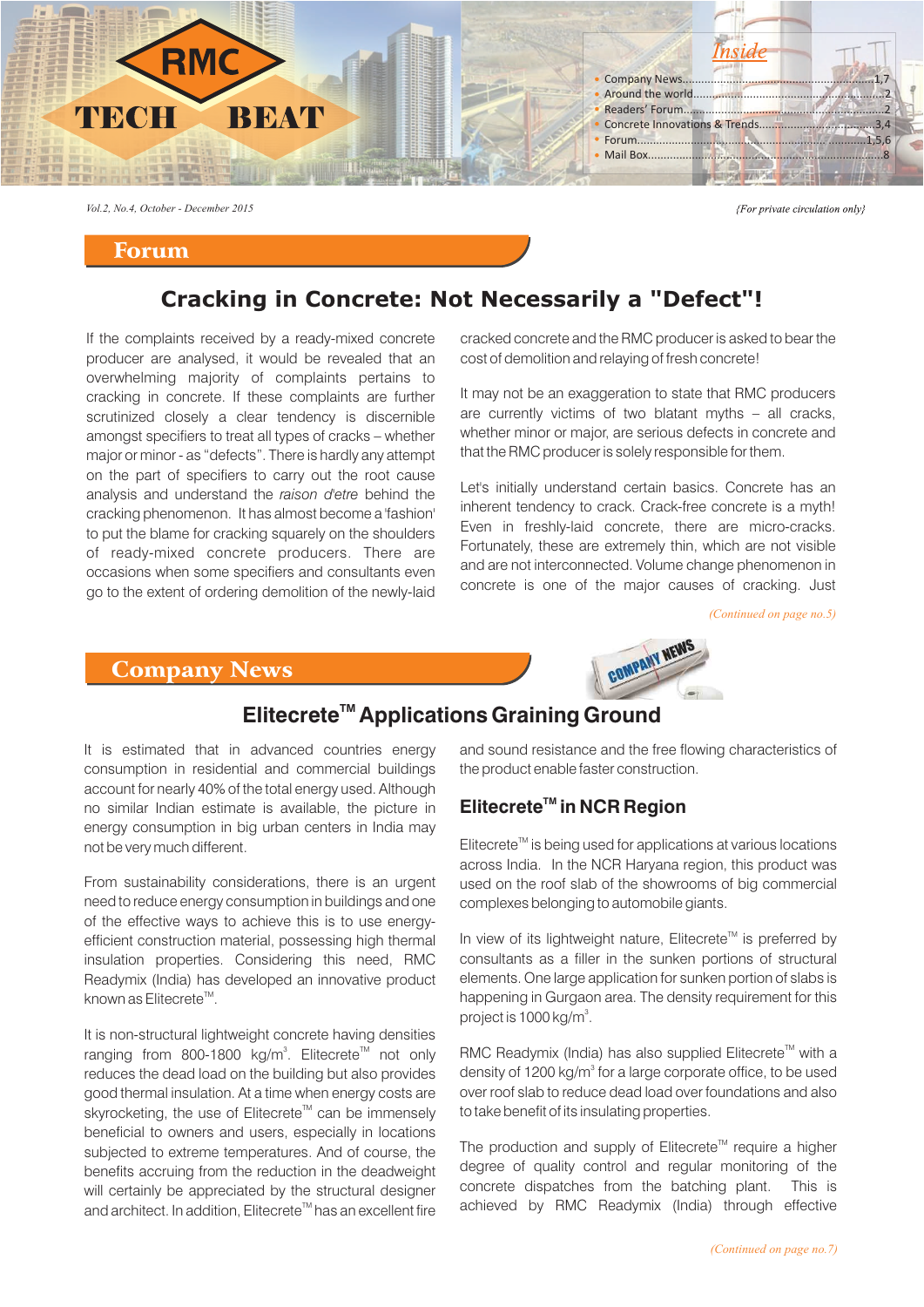

# Around the World

#### **PCA Turns 100**

The Portland Cement Association (PCA) is currently celebrating its centennial year. During the last 100 years, PCA has become widely recognized as the authority on the technology, economics, and applications of cement and concrete.

The anniversary marks an occasion to not only celebrate the association, but also to assess where the industry has come and where it is heading into the next century. Many of the roads and buildings promoted a century ago not only still exist, but remain in active use. This is not just a testament to the resiliency of concrete, but also its role as a building block of society. Without concrete our homes, roads, schools, and cities would not exist as they are today.

The year will be filled with many events. For more details, log on to www.cement.org.

(*Source :* PCA News)

### **Needed Resilient Road Network for Climate Change Adaption**

The European Concrete Pavement Association (EUPAVE) in its recent Position Paper has appealed to the European Commission and road authorities to build resilient and durable transport infrastructure that will be needed to adapt to the changing climate.

Two main consequences of climate change that will



Compared to asphalt pavements, concrete pavements are long-lasting and are built to withstand changes in temperature or moisture. Concrete stiffness remains constant in the range of ambient temperatures, not suffering softening or rutting. In fact, the surface of concrete is robust and it keeps its properties (micro-texture, macro-texture, roughness and skid resistance) over time, independently of climate effects.

Considering the other advantages of concrete pavements such as reduced life cycle cost, reduced maintenance, longterm durability, etc., these pavement provide an ideal solution to combat the effects of climate change.

EUPAVE has called upon the European Commission and Member States to make long-term thinking a mandatory component in public tendering for road building and consider the resilience of the entire road network in Member State adaptation plans as part of the EU Adaptation Strategy.

(*Source* : www.eupave.eu)

 $\bullet$   $\bullet$   $\bullet$ 

# Readers' Forum

#### Dear Sir,

Thanks for sharing the *RMC TechBeat* (Vol. 2, No 1). I request you to please keep sharing *TechBeat* every quarterly.

The feature titled *"Estimating Peak Temperature in Mass Concrete"* is quite informative. I agree that a separate nomogram suiting to Indian conditions will have to be developed. However, one would require large field data to develop this. We need to look into this aspect.

Typically, Indian specifications do not underline the necessity of monitoring the temperatures of concrete on a routine basis - whether it is surface temperature or core temperature of the concrete sections. Even in our company we generally specify the temperature limits for very critical structures (like mass concretes designed to take dynamic loads).

Keeping in view the recent development on durability of

concretes - shift from specifying "prescriptive to performance based specifications", we certainly would have to look into mass concretes in a different perspective with respect to the impact of temperature on overall durability. This is all the more significant when we are looking for durability aspects considering service life of over 50 or 100 years.

I feel that there is a need to standardise the definition of mass concretes vis-à-vis other concretes, duly considering not only the dimensions of the pours but also the temperature development aspects during the service life of the structure. It is also important to consider specifying the limiting temperatures for the mass concrete pours with suitable performance criteria for ensuring durability. Such standardisation needs to be enforced on pan India basis.

> **Regards** K V Jagadish Tata Consulting Engineers

> > $\bullet\bullet\bullet\bullet$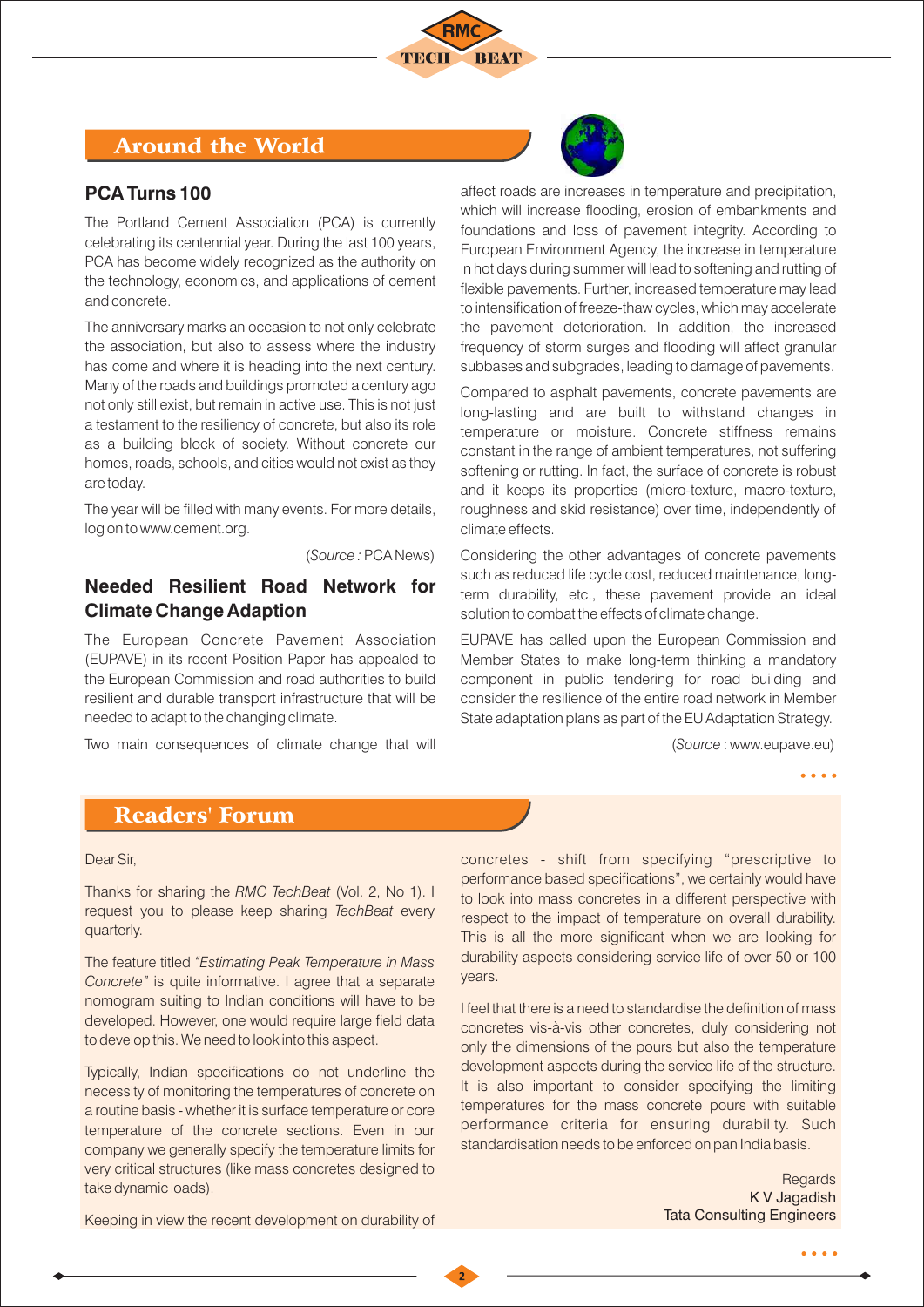## Concrete Innovations & Trends

# **Monitoring Crucial Temperature Parameters during Thermocrete<sup>®</sup> Application**

Ever since Thermocrete<sup>®</sup> was launched by RMC Readymix (India), the Company has executed a number of successful applications of this special product. Thermocrete<sup>®</sup> has been used in massive raft foundations, deep beams and in some other applications. In most of these applications, this special product was used basically to control the heat of hydration and to avoid the possible risk of early-age thermal cracking.

For concretes used in mass foundations and deep lifts, following three temperature parameters become crucial:

- Temperature at placement •
- Peak temperature reached within concrete mass,and •
- Temperature gradient. •

Codes and standards generally do not specify any particular value of temperature at placement; they however advise that the temperature at placement should be as low as practicable. As regards second criteria, the possibility of the formation of a phenomenon known as Delayed Ettringite Formation (DEF) limits the peak temperature. Excessive temperature generated within the body of the mass concrete prevents the normal formation of ettringite, which is then formed later after the concrete has hardened. This later-age formation of ettringite can lead to expansion and cracking of concrete. Therefore with a view to prevent the formation of DEF, the peak temperature in mass concrete is usually limited to 70°C, when no preventive measures are taken or up to 85°C when certain percentage of supplementary cementitious materials like fly ash, blast-furnace slag, silica fume, etc. are used and/or low-heat Portland cement is used in place of ordinary Portland cement. It is also observed that the



Fig 1 Mock up trial arrangement showing 1m x1m x1m concrete block and the location of probes Fig 2 (a) Temperature monitoring curves during mock-up trial

formation of temperature gradient in excess of  $20^{\circ}$ C within the body of the mass concrete may lead to thermal cracking of the concrete. Hence, precautions are taken to ensure that the maximum temperature gradient does not exceed 20°C.

During construction, while it is easy to measure the temperature at the time of placement, special arrangements of temperature monitoring are essential to assess the other two parameters, namely, the peak temperature reached and the maximum temperature gradient observed during the stiffening, hardening and hardened phases of concrete. Temperature monitoring can be done by inserting probes into concrete before casting. The probes are connected to a central data logger system which continuously monitors the temperature profile within the concrete.

For developing a tailor-made mix of Thermocrete®, RMC Readymix(India) recently conducted a mock up trial in Mumbai. The mock up trial was done by casting a 1m x 1m x 1m block wherein three Resistance Temperature Detectors (RTDs) were embedded in a vertical rod placed in the concrete. The three RTDs were spaced equally - one each at top, middle and bottom (see Fig 1). One RTD was kept in the open to monitor the ambient temperature. Temperature development within the block was recorded for 200 hours. The temperature monitoring data showed that for the Thermocrete<sup>®</sup> mix the peak temperature rose to a maximum value of 60°C and the temperature gradient was lower than the limiting value of 20°C. This can be seen from the plots in Fig 2 (a) and (b). With the successful completion of the mock up trial, the Mumbai team of RMC Readymix (India) was confident of fulfilling the specific needs of the customers.

In one of the recent applications of Thermocrete® in Mumbai, actual monitoring of the temperature regime was done with the help of sensors installed in the mass concrete. The permissible values of peak temperature and the temperature

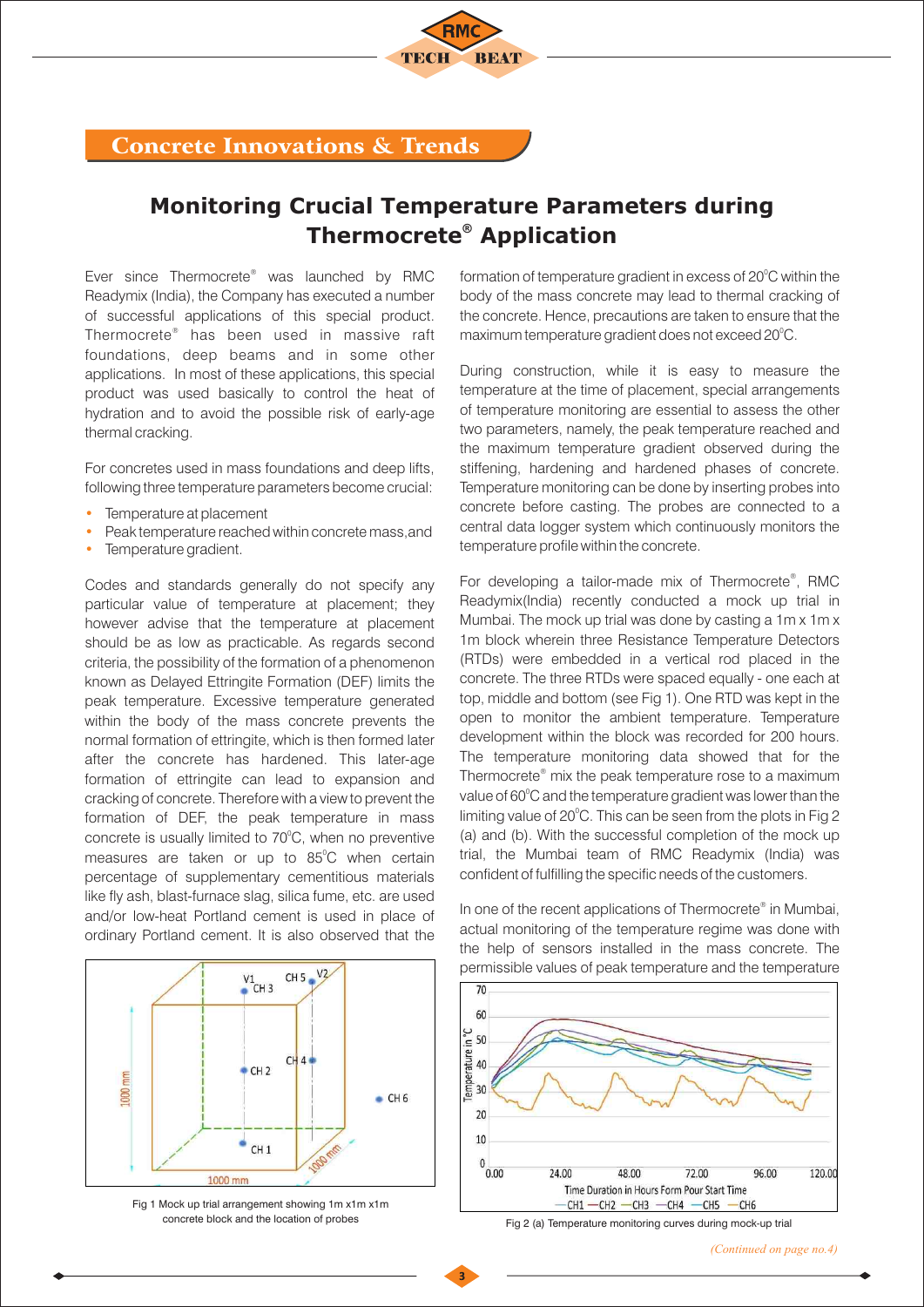

# Concrete Innovations & Trends

#### *(Continued from page no.3)*

gradient as specified by the client were successfully achieved.

The application of Thermocrete<sup>®</sup> was for mass concrete of a transfer girder having a depth of around 1.2m. The total concrete quantity in the massive girder was around 2500  $\text{m}^3$ . The specified 28-day compressive strength was 60 MPa. In addition, the client had specified the following three temperature-related parameters:

- Temperature at pour  $=30^{\circ}$ C
- Peak temperature in concrete:  $< 75^{\circ}$ C
- Temperature gradient: not to exceed 20 $^{\circ}$ C.





A number of laboratory trials were conducted to arrive at the optimized mix proportions which satisfied both the compressive strength criteria and the temperature profile requirements. The travel time from the Company's plant to the site was around 30-45 minutes.

With the use of chilled water it was possible to achieve the



Fig 3 Temperature at pour was well within the specified value of  $30^{\circ}$ C

temperature of the fresh concrete of around  $24-25^{\circ}$ C at the plant and around 28-30 $\degree$ C at the pour site, Fig 3.





-Temp Gradient 2

Time Duration in Hours Form Pour Start Time

-Temp Gradient 1

The temperature development profile in each big pour was monitored with the help of embedded Resistance Temperature Detectors (RTDs) located in vertical rods which were placed in the concrete mass. A total of six RTDs were installed - three each in one vertical rod. One RTD was kept in the open to monitor the ambient temperature. The RTDs were numbered and tied to the reinforcement. The cable connected to the RTDs was protected from damage during vibration or other movement during concreting. The sensor output from RTDs was fed into a digital data logger and recorder. The actual data generated for one of the pours is included in Fig 4 (a) and (b).

It was observed that the maximum temperature reached during the actual pour was  $73^{\circ}$ C (Fig 5 (a)) as against the limiting specified value of 75°C and the temperature gradient was well within the specified limit of  $20^{\circ}$ C (Fig 4 (b)).

For protecting the concrete, the contractor had kept formwork in position for a longer period than essential and the top portion was covered with a cost-effective insulation system, comprising of a combination of plastic sheets, expanded polystyrene sheets and wooden planks.

The RMC Readymix (India) team is now equipped to offer the temperature monitoring services along with the supply of Thermocrete<sup>®</sup>.

 $\bullet\bullet\bullet\bullet$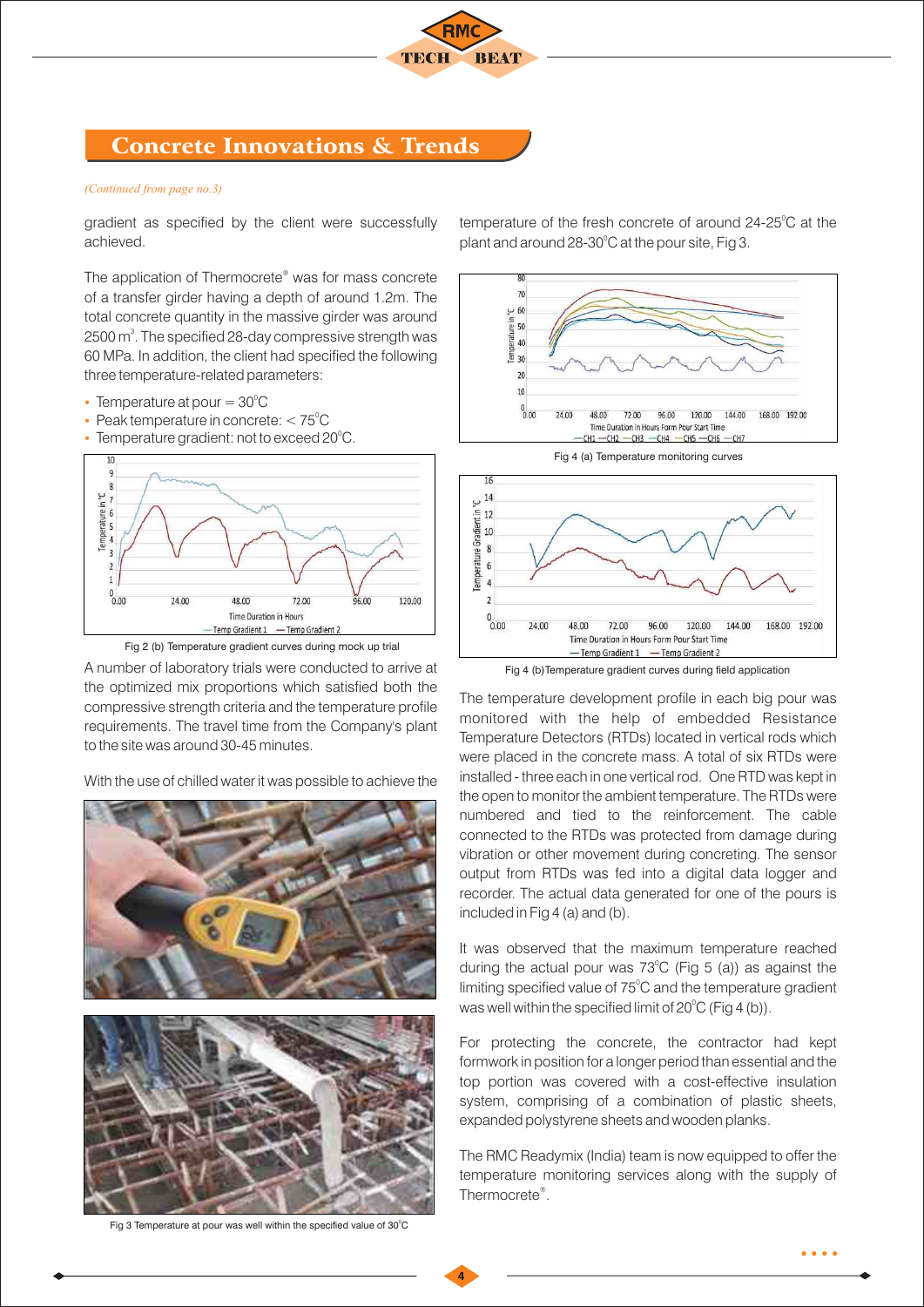

#### Forum

*(Continued from page no.1)*

#### imagine - if all portions within a concrete element are free **Shrinkable Aggregates** to move as the concrete expands or contracts due to **Drying Shrinkage** Physical Crazing volume changes, there will be no cracking. In actual **Corrosion of Reinforcement** practice this is not possible. This is because there are **Alkali-Aggregate Reactions** restraints to these movements - from within the concrete Chemical Carbonation A from **Sulphate Attack** Hardening Freeze/Thaw Cycles **External Temp. Variations** Thermal **Early Thermal Effects Accidental Overload** Types of Cracks Structural Creep **Design Loads Early Frost Damage Plastic Shrinkage** Before Plastic **Plastic Settlement** Hardening **Formwork Movement** Construction -Subgrade Movement Movement

## **Cracking in Concrete: Not Necessarily a "Defect"!**

(for example reinforcement) and outside (for example formwork). When the stresses created by the restraints exceed the capability of the concrete to withstand them, cracking occurs. Volume changes in concrete manifest as shrinkage, which in simple term means contraction of concrete upon loss of water. Neville, Acker and Aitcin<sup>1</sup> report that there are five types of shrinkages  $-$  autogeneous, plastic, drying, thermal and carbonation shrinkage. Although the mechanisms of these shrinkages are different, they all are the result of the physical, chemical and thermodynamic changes occurring during hydration or

hardened state. Concrete shrinkage is never a single mechanism; it is a combination of different types - and more importantly, different shrinkages are additive in nature. If design and construction practices do not take account the effects of different shrinkages, there would be a possibility of cracking.

Besides volume changes in concrete, there are many other factors which are responsible for cracking. These include, for example, form work / subgrade movement, design errors, over loading, etc. A technical report from Concrete Society<sup>2</sup>, U.K., includes a family tree of cracking, which is divided into two principle categories cracks appearing before hardening and after hardening (see Fig 1).

It is obvious from the cracking tree shown in Fig 1 that numerous factors are responsible for the phenomenon. Therefore the first challenge that anyone faces is to ascertain the cause(s) of cracking and determine its source(s) in a reliable manner. Without going into this exercise it would be inappropriate and unfair to attribute the source of cracking squarely on the ready-mixed concrete producer.

In normal-strength concrete, plastic and drying shrinkages are quite common. While plastic shrinkage cracks appear before the initial set, drying shrinkage cracks occur at a later age - may be after a week, fortnight or even a month. A number of measures can be taken to mitigate the adverse effects of these shrinkages. One of the most cost-effective and simple solutions involves protection of the concrete from high ambient temperature and wind in the initial period by covering the

Fig 1 The family of cracking tree<sup>5</sup>

exposed surfaces of concrete just after placement and start curing early and continue the same for adequate period. These measures, which fall under the jurisdiction of the contractor, are quite often not implemented properly in actual practice, leading to cracking of concrete. It is here that attempts are made to blame the ready-mixed concrete producer for cracks, even when the fault does not lie with him.

It is well known that concrete is strong in compression and weak in tension. In reinforced concrete, the structural designer provides reinforcement to cater to the tensile forces and moments generated in the concrete element. However, before reinforcing steel becomes effective and starts carrying the load, concrete needs to crack! Thus, structural concrete is required to crack so that the reinforcing steel becomes effectively engaged. One needs to consider such minor cracking as normal.

In this context, it would be appropriate to quote American Concrete Institute's report ACI 302.1R-04, "Guide for Concrete Floor and Slab Construction," which in its Foreword states,

"...Even with the best slab designs and construction it is unrealistic to expect crack-free and curl-free floors. Every owner should be advised by the designer and contractor that it is normal to expect some cracking and curling on every project. This does not necessarily reflect adversely on the adequacy of floor's design or quality of construction".

The real question is what type and extent of cracking should be considered as normal? Codes and standards in different countries provide formulae to evaluate the crack width and also specify limiting values of crack width. For example, IS 456 specifies the following:

"The surface width of the cracks should not, in general,

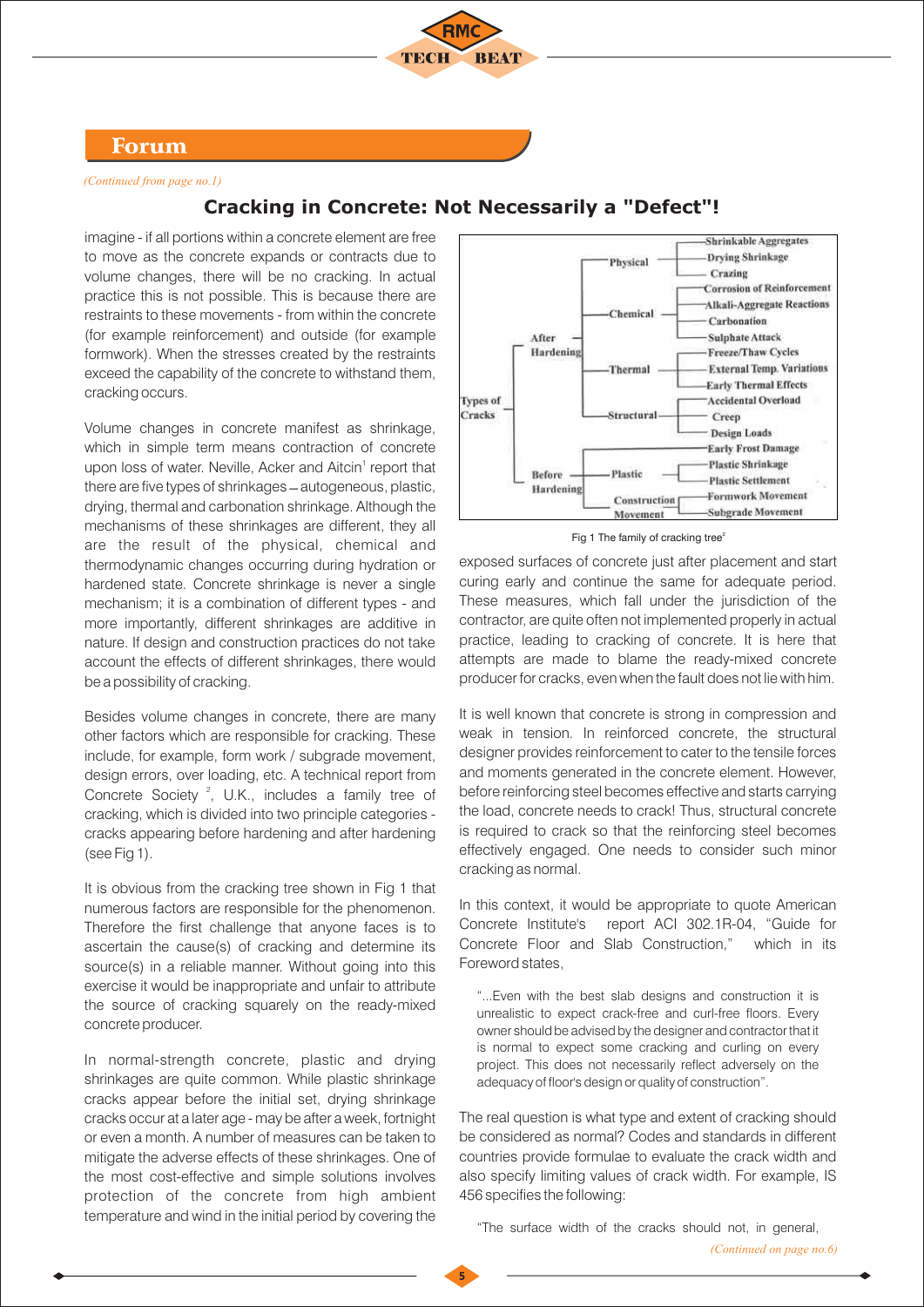

### Forum

#### *(Continued from page no.5)*

exceed 0.3 mm in members where cracking is not harmful and does not have any serious adverse effects upon the preservation of reinforcing steel nor upon the durability of the structures. In members where cracking in the tensile zone is harmful ... an upper limit of 0.2 mm is suggested for the maximum width of cracks. For particularly aggressive environment, such as the 'severe' category in Table 3 (of IS 456), the assessed surface width of cracks should not in general, exceed 0.1 mm."

However, it needs to be understood that the limiting values of crack widths are specified for structural design purpose to provide proper detailing, such as provision of minimum reinforcement and proper selection of bar diameters, bar spacing, and reduction of restraint. The ACI 224.1R-014, while providing the limiting values of crack widths states that

"It should be expected that a portion of the cracks in the structure will exceed these (crack width) values. With time, a significant portion can exceed these values. These (crack width values) are general guidelines for design to be used in conjunction with sound engineering judgement."

Thus, some amount of minor cracking is to be expected in any concrete structure. It is the end use of concrete application which should determine the acceptability or non-acceptability of cracking. For instant, a through-andthrough crack in water-contact structure should be unacceptable, as it will cause leakage. However, minor cracking in slabs, beams, columns, etc. should be considered acceptable.

Cracking in concrete can be considered as "defect" only when it leads to reduction in strength, stiffness and durability of the structure to an unacceptable level or if the functioning of the structure is seriously impaired. Cracking can also be objectionable where the size and spacing of the cracks compromise the strength, stability, serviceability or appearance of the structure.

However, in certain other cases the design requirements may be so demanding and site conditions would be so challenging that it may not be possible to control cracking in spite of taking the usual mitigation efforts. Realising this ACI 207.2R5 states,

"Design strength requirements, placing restrictions, and the environment itself are sometimes so severe that it is impractical to mitigate cracking solely by measures to minimize volume change."

ACI 224R-01 on "Control of Cracking in Concrete Structures" provides information "to assist in the development of practical and effective crack-control programs for concrete structures". There is an urgent need to evolve such guidance document in India. Once the Indian version of such measures are developed and specified by the designer and contractors, it will become easy for the ready-mixed concrete producer to adhere to the specified norms and the owner to verify the performance accordingly. If the ready-mixed concrete producer performs in accordence with the laid-down plans and specifications, he should not be held responsible for the defects.

The inevitability of cracking in concrete has been highlighted in internationally-accepted literature. It is for the engineer-incharge to make a sound engineering judgement to decide if the cracks are acceptable or are defects.

Of course, the customers and specifiers have the freedom to specify additional crack-preventive measures such as use of synethetic/steel fibres, use of shrinkage-reducing admixtures, etc. However, all such measures involve extra cost.

The above discussion can be summerized by stating the following:

- Minor cracking is inevitable in concrete elements. Ÿ
- Cracks *per se* should not be considered as 'defects' and ready-mixed concrete producer should not be made a scapegoat for the same. Ÿ
- It is suggested that for mitigating cracking in concrete welldesigned measures including concrete mix proportions and verification of the same, concrete protection procedures and curing regime should be developed in consultation with all stakeholders and specified in all contracts. Once it is verified that RMC producer has followed the specified norms, he need not be blamed for the occurrence of cracks. Ÿ
- Only those cracks where it can be conclusively proved that the cracks may lead to loss of load carrying capacity or durability problems or seriously mar architechtural appearance should be considered as defects and repaired. Ÿ

#### References

**6**

- 1. Aitcin, P. C., Neville, A. M., Acker, P. Intergrated view of shrinkage deformation, Concrete International, September 1997, pp.35-41.
- 2. Non-structural cracks in Concrete, Concrete Society Technical Report 22, 3rd Edition, Concrete Society, UK.
- 3. ACI 360R-10, Guide to design of slabs on ground, Reported by ACI Committee 360, American Concrete Institute, USA.
- 4. ACI 224.1R-2001, Control of Cracking of Concrete Structures, Reported by ACI Committee 224, American Concrete Institute, USA.
- 5. "Cracks in Slabs on Ground", ASCC Position Statement # 29, American Society of Concrete Contractors, USA.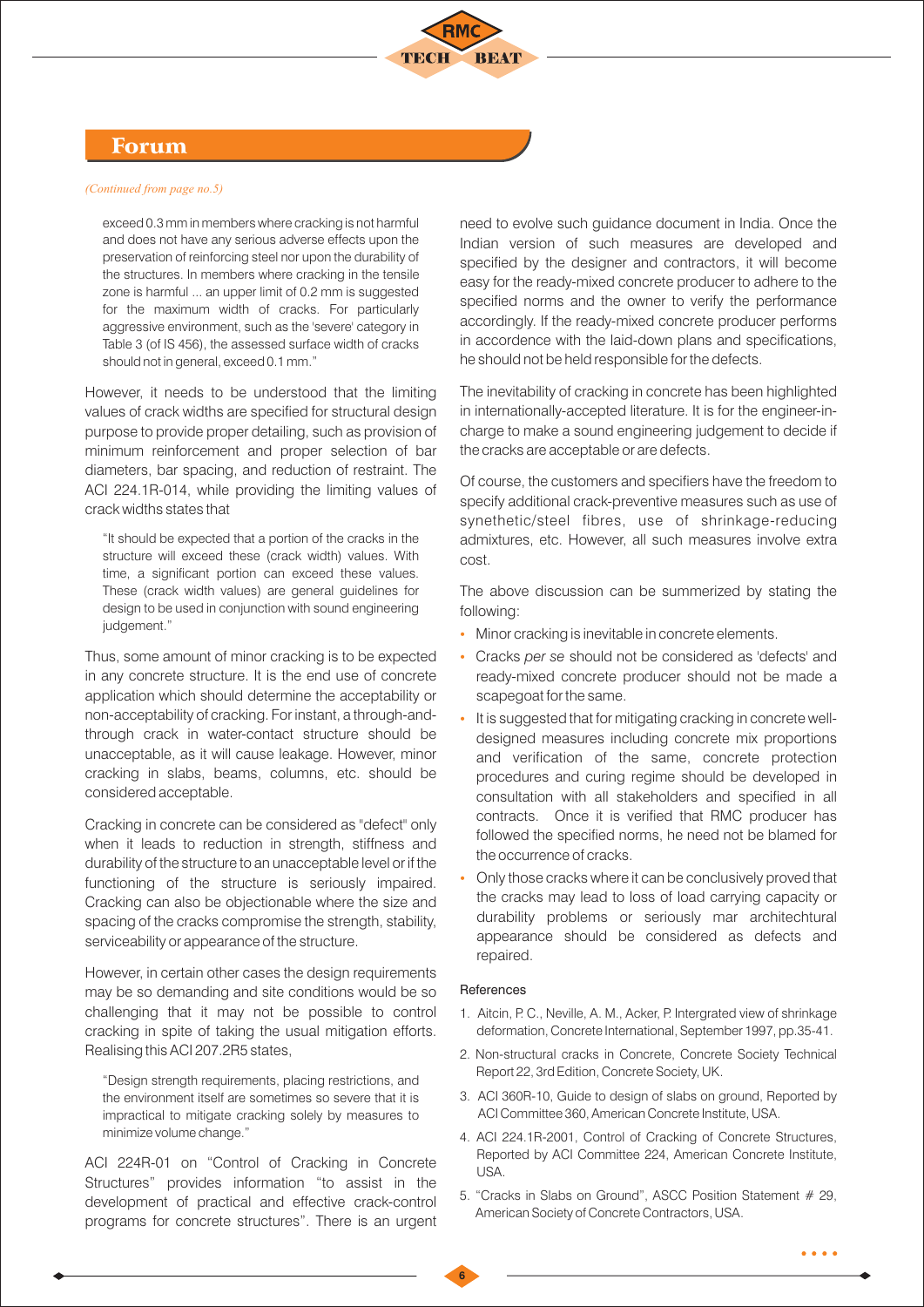## Company News

#### *(Continued from page no.1)*

production control and by testing the product for wet density, flow, and yield at a regular interval.

## **TM Elitecrete at Kochin**

 $E$ litecrete<sup>™</sup> was recently used as filler in the sunken portion of the main slab and toilets at the Kochin International Airport. Here, the requirement was to cover the services such as water mains, electrical conduits, etc. The thickness of the filler was around 350 mm over the main slab and 250 mm over the toilet. It is proposed to provide a thin layer of waterproofing screed over  $E$ litecrete<sup> $m$ </sup>. On top of the screed, it is proposed to lay skid-resistant tiles.

The client specified a density of 1200 kg/m<sup>3</sup>. Elitecrete<sup>TM</sup> having the desired density was supplied by RMC Readymix (India) to the satisfaction of the client.





The speed of construction using tunnel form is dependent upon the cycle time which in turn depends upon how fast the formwork can be removed. Faster removal of forms can be achieved with the use of high-early strength concrete.

Knowing that RMC Readymix (India) has developed a special product names as Xpresscrete<sup>™</sup>, a client from Bangalore approached the Company to develop a tailor-made concrete mix which is free flowing and will be able to achieve a compressive strength of 12 MPa in 12 hours and 15 MPa in 15 hours. RMC Readymix (India) team in Bangalore took up the challenge and developed the tailor-made Xpresscrete<sup>t M</sup> to the satisfaction of the client.

Xpresscrete<sup> $M$ </sup> is now being supplied to the project and the client is in a position to remove the formwork as originally planned. The client is happy to witness that there is no segregation, honeycombing, cracks in the concrete. The finished surface has been excellent.



 $X$ presscrete<sup>™</sup> for tunnel form application – good concrete Elitecrete<sup>™</sup> being poured in the sunken portion electron and the sunken portion and the sunken portion and the sunken portion and the sunken portion and the sunken portion and the sunken portion and the sunken portion an

#### **T M Xpresscretre for Tunnel Form Construction**

Rapid construction of residential housing has become a necessity. Tunnel form construction is one of the suitable techniques of rapid construction and its use is growing in India. In typical tunnel form construction, the forms are made of robust structural steel plates and cut-outs for windows, doors, etc. are left at pre-determined locations. All services are provided within the walls.

Concrete is poured in three wall forms and the top slab in one single pour. The surface finish of construction is so good that there is no need for any plastering. The tunnel form construction combines a number of benefits such as higher speed of construction, quality, accuracy and overall economy.

#### **Students visit RMC plant**

**7**

Around 75 students from Sardar Patel College of Engineering, Andheri, Mumbai, visited the Ghatkopar Plant and the central laboratory recently. The students were accompanied with two faculty members. The visitors were impressed with the available lab facilities and a variety of provisions in modern state-of-the art plant.